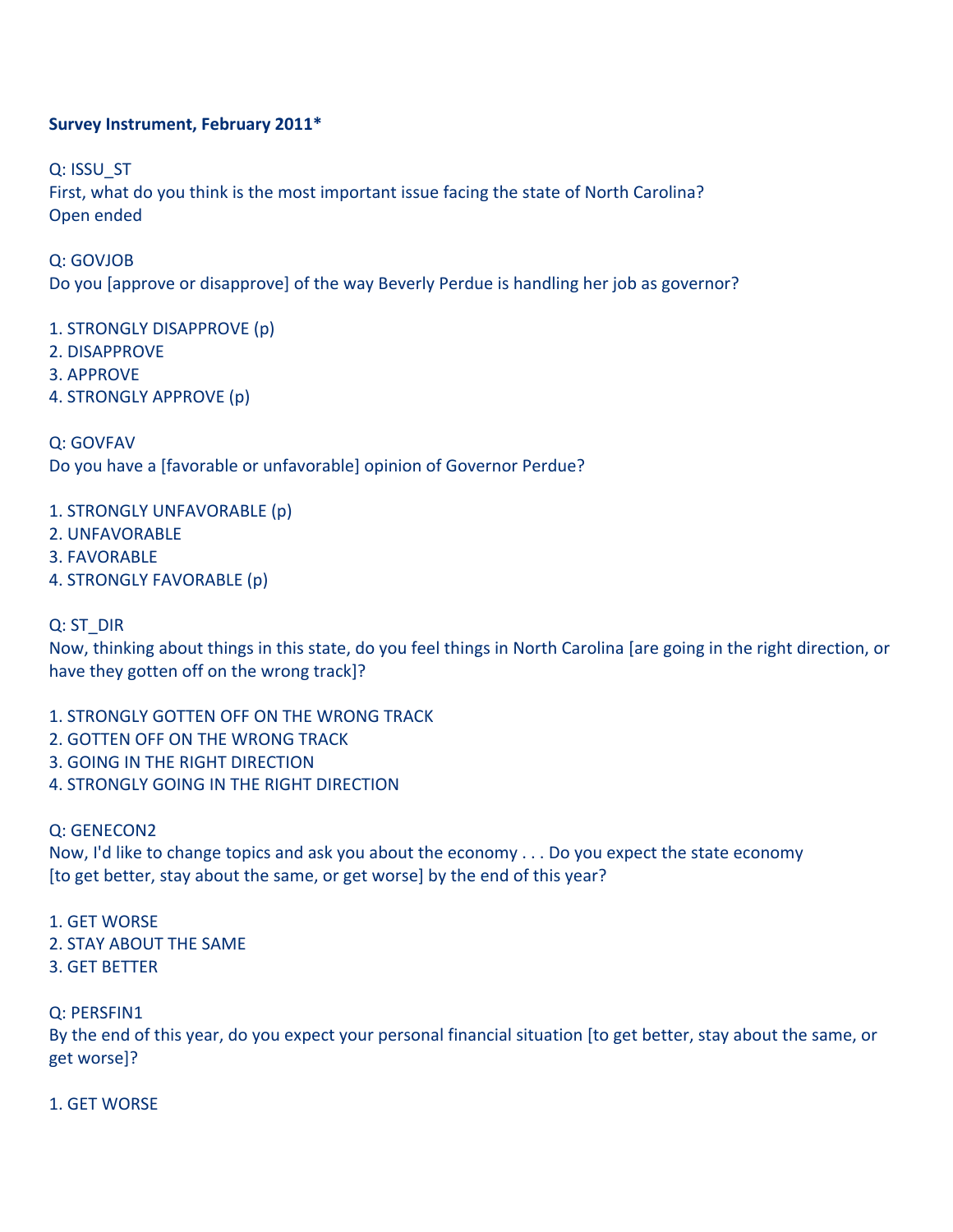# 2.
STAY
ABOUT
THE
SAME

### 3.
GET
BETTER

# Q:
ABCINTRO

Now, I'm going to change topics and ask you some questions about alcohol beverage management, distribution, and sales in the state . . . . in North Carolina, as you are likely aware, these responsibilities fall under the state government's Alcohol Beverage Control, or ABC system . . .

So, with this in mind and based on your understanding of this system, do you think [we need to change the current system, that the system is fine the way it is, or] are you not familiar enough with it to comment?

1.
THE
SYSTEM
IS
FINE
THE
WAY
IT
IS

- 2.
CHANGE
THE
CURRENT
SYSTEM
- 3.
NOT
ENOUGH
INFORMATION
TO
COMMENT

Q:
ABC\_CONTROL

Given a choice, would you prefer that liquor sales be under the control of: [state government, local governments,
or
private
companies]?

1.
LOCAL
GOVERNMENTS

- 2.
STATE
GOVERNMENT
- 3.
PRIVATE
COMPANIES

Q:
ABC\_PVT

Would you [support or oppose] making the entire ABC system the complete responsibility of the the private sector?

1.
STRONGLY
OPPOSE
(p)

- 2.
OPPOSE
- 3.
SUPPORT
- 4.
STRONGLY
SUPPORT
(p)

Q:
VIDPOKR1

Now, I'm going to ask you about video poker. Do you [support or oppose] video poker being available for play throughout
North
Carolina?

- 1.
STRONGLY
OPPOSE
(p)
- 2.
OPPOSE
- 3.
SUPPORT
- 4.
STRONGLY
SUPPORT
(p)

Q:
VIDPOKR2

Do you believe video poker should be [illegal or legal] in North Carolina?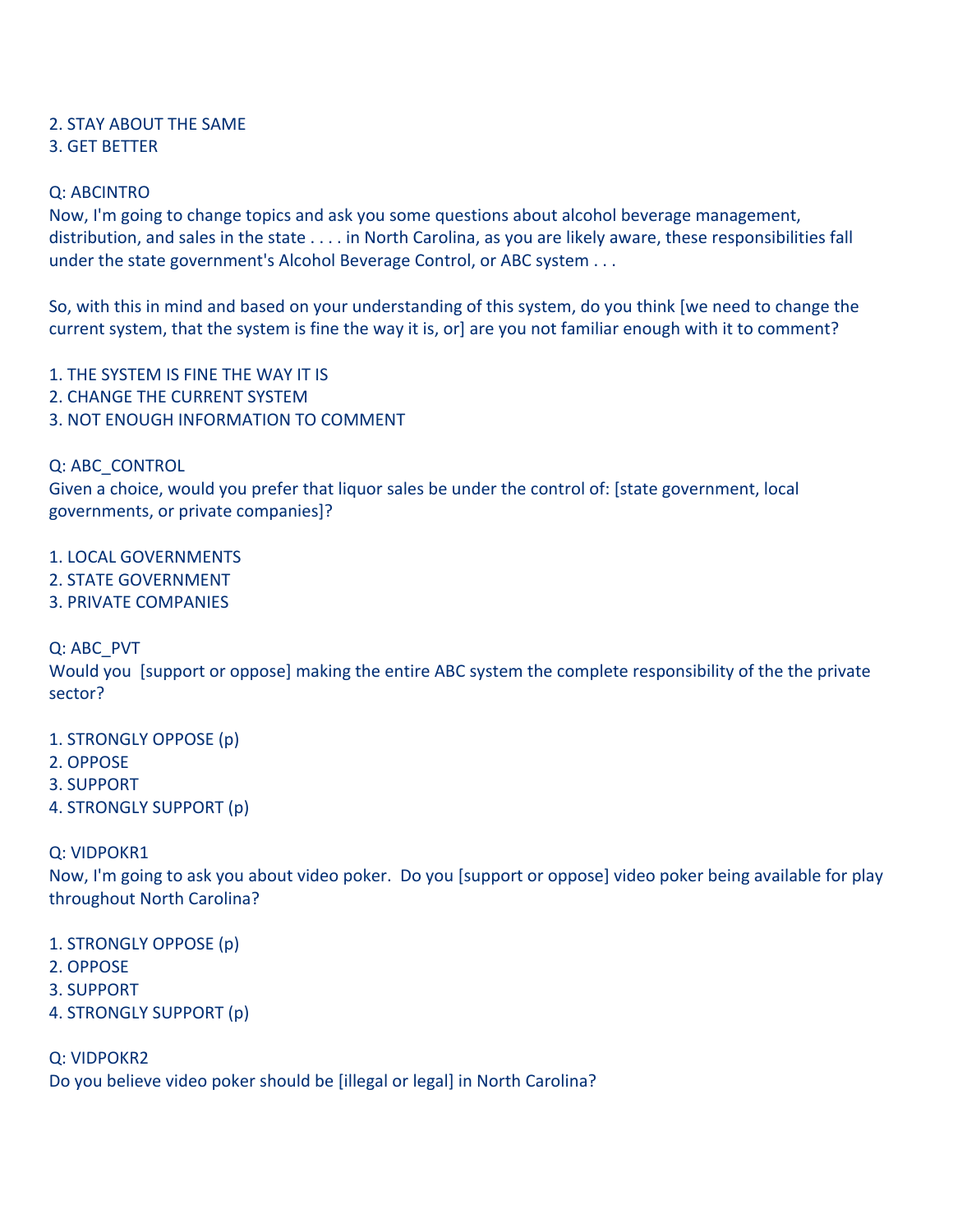# 1.
ILLEGAL
(NOT
ALLOWED)

# 2.
LEGAL
(ALLOWED)

# Q:
VIDSWEEP1

Now, I'm going to ask you about video sweepstakes gaming in North Carolina . . . Just so we're talking about the
same
thing,
video
sweepstakes
refers
to
games
of
chance
played
on
specially
equipped
computer
terminals in a commercial location . . . With this in mind, do you [support or oppose] video sweepstakes being available
for
play
throughout
North
Carolina?

1.
STRONGLY
OPPOSE
(p)

- 2.
OPPOSE
- 3.
SUPPORT
- 4.
STRONGLY
SUPPORT
(p)

# Q:
VIDSWEEP2

Do you believe video sweepstakes games should be [legal or illegal] in North Carolina?

# 1.
ILLEGAL
(NOT
ALLOWED)

2.
LEGAL
(ALLOWED)

# Q:
VIDSWEEP3

Would you (support or oppose) the state government making it legal for private businesses to operate video sweepstakes and poker establishments if these were controlled and regulated by a North Carolina state agency?

- 1.
STRONGLY
OPPOSE
(p)
- 2.
OPPOSE
- 3.
SUPPORT
- 4.
STRONGLY
SUPPORT
(p)

# Q:
TRUSTGOV

Now, I'd like to know how you feel about government . . . How much of the time - [none, very little, some, most, or all of the time ] - do you think you can trust the government in Washington to do what is in the
public's
interest?

### 1.
NONE
OF
THE
TIME

- 2.
VERY
LITTLE
OF
THE
TIME
- 3.
SOME
OF
THE
TIME
- 4.
MOST
OF
THE
TIME
- 5.
ALL
OF
THE
TIME

# Q:
TRUSTGOV1

Overall, how much of the time do you think you can trust government in general. . . do you think you can trust government [none of the time, very little, some of the time, most of the time, or all of the time]?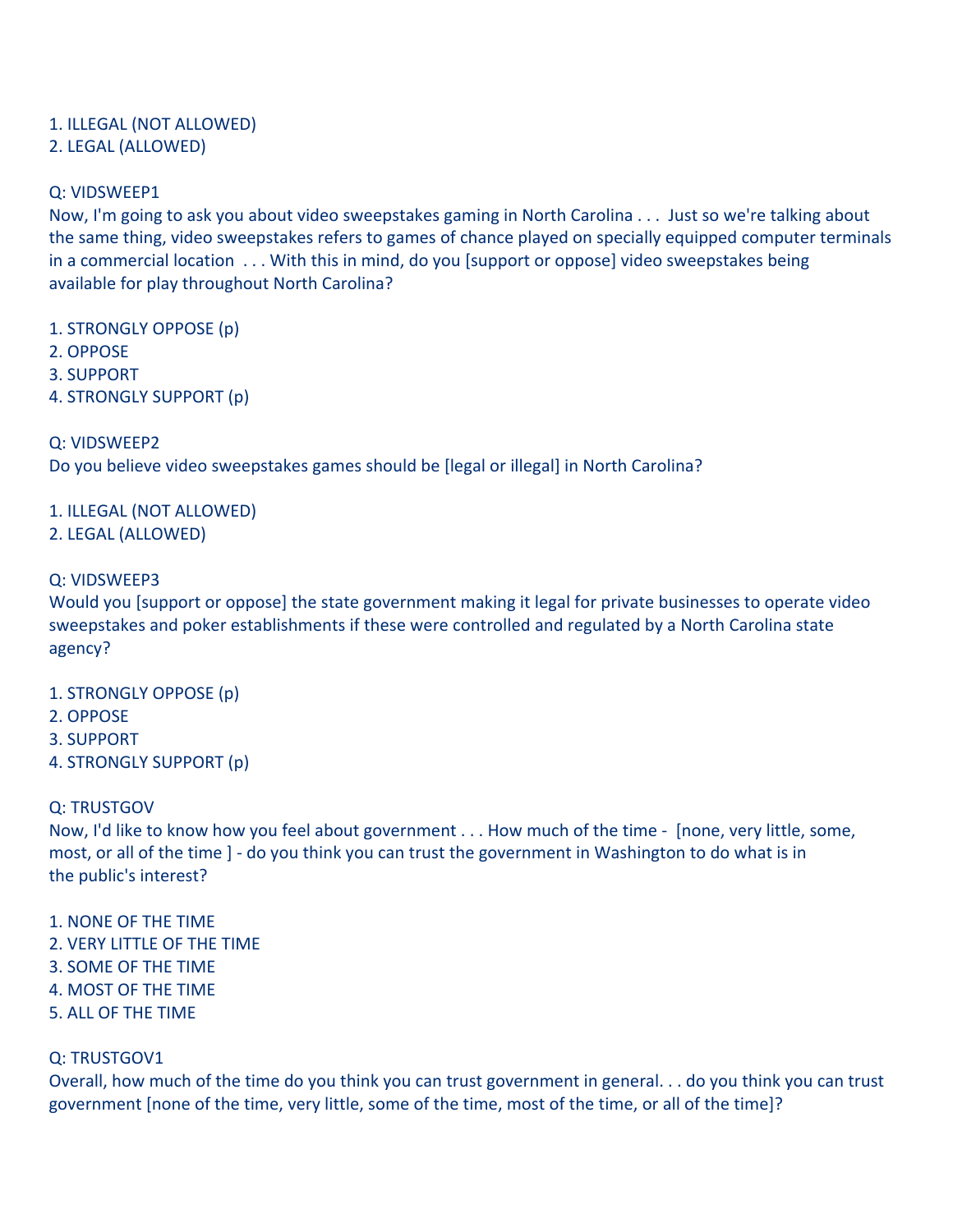- 1.
NONE
OF
THE
TIME 2.
VERY
LITTLE
OF
THE
TIME 3.
SOME
OF
THE
TIME
- 4.
MOST
OF
THE
TIME
- 5.
ALL
OF
THE
TIME

#### Q:
OPEN1

Now, I'd like to ask you some questions about the accessibility and availability of public documents...Most states have laws called "Sunshine Laws" that make public documents, records, information, and meetings available and accessible to citizens. . . . . are you [aware or not aware] if North Carolina has these laws?

#### 1.
NOT
AWARE

2.
AWARE

### Q:
OPEN2

In general, how [important or unimportant] is it for citizens to have access to public documents, records, information, and meetings? Would you say it is [not at all important, somewhat important, or very important]?

- 1.
NOT
AT
ALL
IMPORTANT
- 2.
SOMEWHAT
IMPORTANT
- 3.
VERY
IMPORTANT

### Q:
OPEN3

Do you believe that citizen access to public documents, records, information, and meetings [does influence or does
not
influence]
government
operations?

### 1.
DOES
NOT
INFLUENCE
GOVERNMENT
OPERATIONS

2.
INFLUENCES
GOVERNMENT
OPERATIONS

#### Q:
OPEN4

Now I want to read you some statements about the availability and accessibility of public documents, records, information, and meetings, related to how government operates. Please tell me whether you: [agree or disagree] with each statement . . .

- 1.
STRONGLY

DISAGREE
- 2.
DISAGREE
- 3.
AGREE
- 4.
STRONGLY
AGREE

A‐It's
important
to
be
able
to
get any
document
you
want
from
government

B‐Citizens
have
a
right
to
know
about
everything
government
does

C‐Citizen
requests
for
government
documents
are
just
a
big
distraction
for
government
workers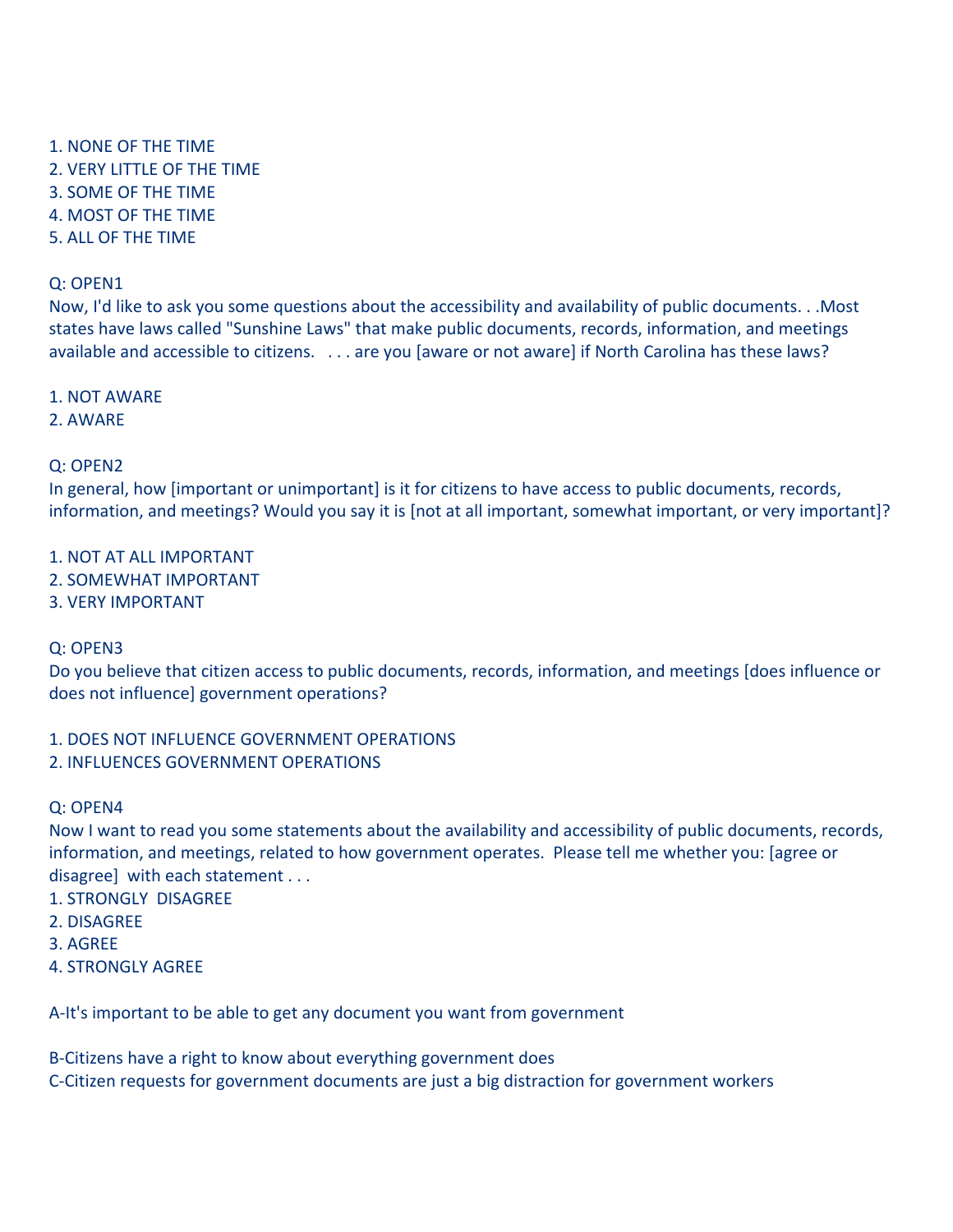D-Every citizen should have complete access to information about their government

E-Sometimes it is better not to know too much about what is going on in government

F-Government records belong to the people, not to the government

G-It is nobody's business who gives what to a campaign

H-Transparency is the key to fighting government corruption

I‐Public
hearings
are
essential
for
good
government

J‐Public
access
to
records
is
crucial
to
the
functioning
of
good
government

K‐Governments
naturally
like
to
keep
secrets
from
citizens

#### Q:
OPEN5

When it comes to actions and activities of state and local governments, would you say you have . . . [a lot of interest, some interest, little interest, or no interest at all]?

1.
NO
INTEREST

- 2.
LITTLE
INTEREST
- 3.
SOME
INTEREST
- 4.
A
LOT
OF
INTEREST

### Q:
OPEN6

When it comes to actions and activities of the federal government, would you say you have [a lot of interest, some interest, little interest, or no interest at all]?

1.
NO
INTEREST 2.
LITTLE
INTEREST 3.
SOME
INTEREST 4.
A
LOT
OF
INTEREST

### Q:
OPEN6A

As you may know, there is a state law that requires nearly all government bodies in North Carolina to conduct their affairs in public and make most information available to the public . . . [some argue that this law is too weak, while others argue that it is strong enough]. . . so, with this in mind, would you [support or oppose] an amendment to the North Carolina constitution that makes all public business of any government body in North Carolina open and available to the public.

- 1.
STRONGLY
OPPOSE
(p) 2.
OPPOSE
- 3.
SUPPORT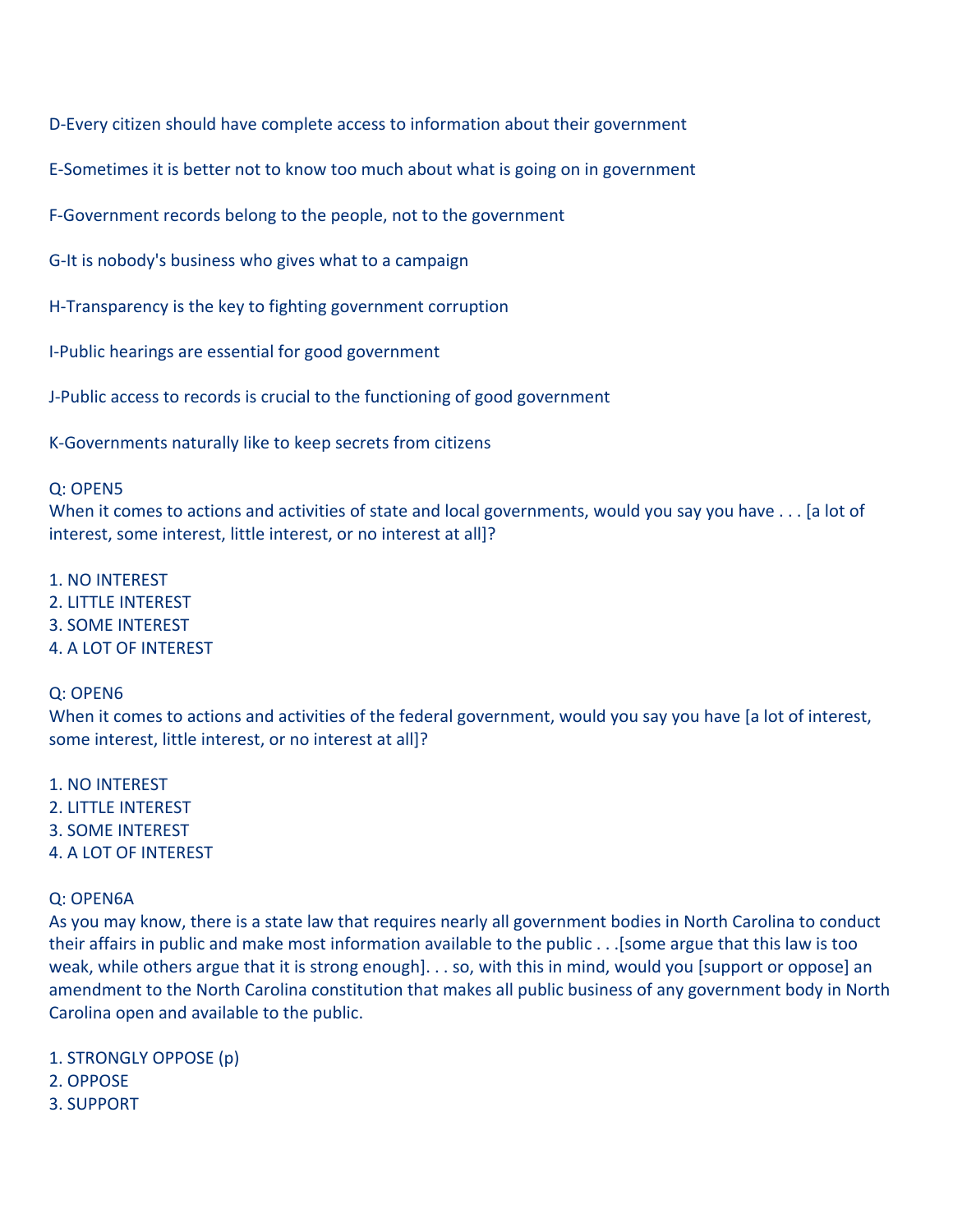### 4.
STRONGLY
SUPPORT
(p)

#### Q:
OPEN7

When thinking about the accessibility and availability of North Carolina state and local governments, would you say they are [always accessible & available, somewhat accessible & available, or not at all
accessible
&
available]?

1.
NOT
AT
ALL
ACCESSIBLE
&
AVAILABLE

- 2.
SOMEWHAT
ACCESSIBLE
&
AVAILABLE
- 3.
ALWAYS
ACCESSIBLE
&
AVAILABLE

### Q:
OPEN8

When thinking about the accessibility and availability of the federal [always accessible & available, somewhat accessible
&
available,
or
not
at
all
accessible
&
available]? government,
would
you
say
it
is

1.
NOT
AT
ALL
ACCESSIBLE
&
AVAILABLE

- 2.
SOMEWHAT
ACCESSIBLE
&
AVAILABLE
- 3.
ALWAYS
ACCESSIBLE
&
AVAILABLE

#### Q:
OPEN9

Have
you
ever
tried
to
get
any
public
documents,
records,
and
information?

#### 1.
NO

2.
YES

# **IF NO SKIP TO OPEN09AA IF YES SKIP TO SKP OPEN09A IF DON'T KNOW SKIP TO OPEN09AA IF REFUSED SKIP TO OPEN09AA**

### Q:
OPEN09A

Now I'm going to read a list of items and I would like for you to tell me if you have ever tried to access
this
information.

- 1.
NO
- 2.
YES

A‐Police
reports
of
crimes
committed
in
your
community.

B‐The
names
and
addresses
of
registered
sex
offenders.

C‐Records
of
government
officials'
expense
accounts.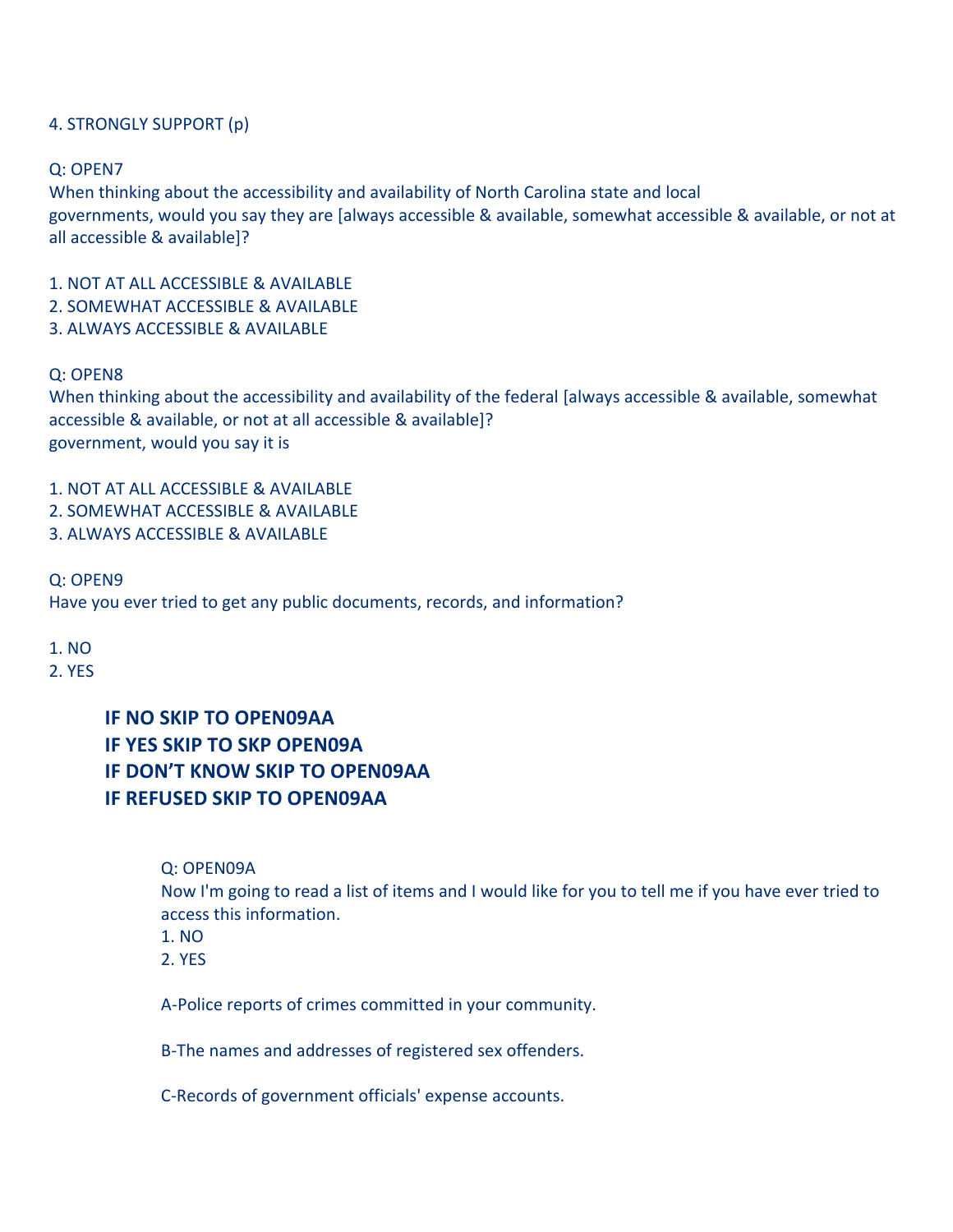D-Government records that identify the type, amount, and location of hazardous chemicals.

E‐The
annual
salaries
of
public
employees.

F‐Records
detailing
someone's criminal
past.

G‐Public
utility
records

H‐Government
employees
work e‐mail.

I-Property tax records, including the value of a person's home and how much was paid in property
taxes.

J-Driver's license records, which include a person's name, address, height, and weight.

K-Divorce court files, which may include family assets and allegations between spouses.

L‐Government
budgets
or
financial
statements

#### Q:
OPEN10

Were you generally successful in getting the documents, records, or information that you tried to?

1.
NO

#### 2.
YES

Q:
OPEN11

Overall, how was your experience in getting these documents, records, or information . . . was it [very
easy,
easy,
difficult,
or
very
difficult]?

- 1.
VERY
DIFFICULT
- 2.
DIFFICULT
- 3.
EASY
- 4.
VERY
EASY

### **SKIP TO HEALTH2**

Q:
OPEN09AA

Now I'm going to read a list of items and I would like for you to tell me if you believe ordinary citizens Ishould or should not lhave access to this information.

- 1.
DEFINITELY
SHOULD
NOT
- 2.
SHOULD
NOT
- 3.
SHOULD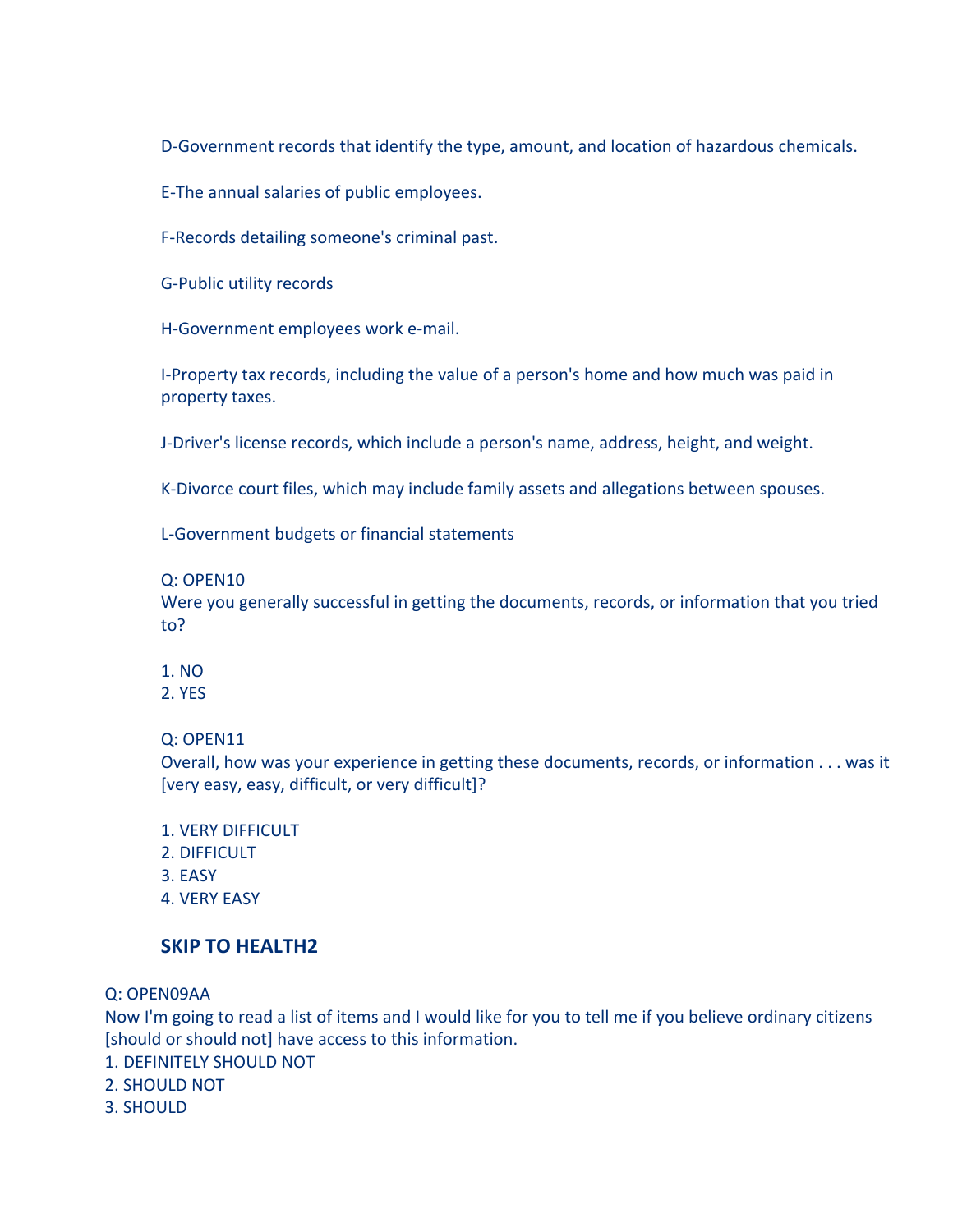### 4.
DEFINITELY
SHOULD

A‐Police
reports
of
crimes
committed
in
your
community.

B‐The
names
and
addresses
of
registered
sex
offenders.

C‐Records
of
government
officials'
expense
accounts.

D-Government records that identify the type, amount, and location of hazardous chemicals.

E‐The
annual
salaries
of
public
employees.

F‐Records
detailing
someone's
criminal
past.

G‐Public
utility
records

H‐Government
employees
work e‐mail.

I-Property tax records, including the value of a person's home and how much was paid in property taxes.

J‐Driver's
license
records,
which
include
a
person's
name, address,
height,
and
weight.

K‐Divorce
court
files,
which
may
include
family
assets
and allegations
between
spouses.

L‐Government
budgets
or
financial
statements

#### Q:
HEALTH2

Now, I'd like to ask you some questions about health care . . . Do you [support or oppose] the national health insurance plan passed by Congress last year, or have you not given it much thought?

- 1.
STRONGLY
OPPOSE
(p)
- 2.
OPPOSE
- 3.
SUPPORT
- 4.
STRONGLY
SUPPORT
(p)
- 5.
HAVE
NOT
GIVEN
IT
MUCH
THOUGHT

#### Q:
HEALTH3

Do you [agree or disagree] with the decision of the North Carolina legislature to challenge the national government's requirement for citizens to have health insurance, or have you not given it much thought?

1.
STRONGLY
DISAGREE
(p) 2.
DISAGREE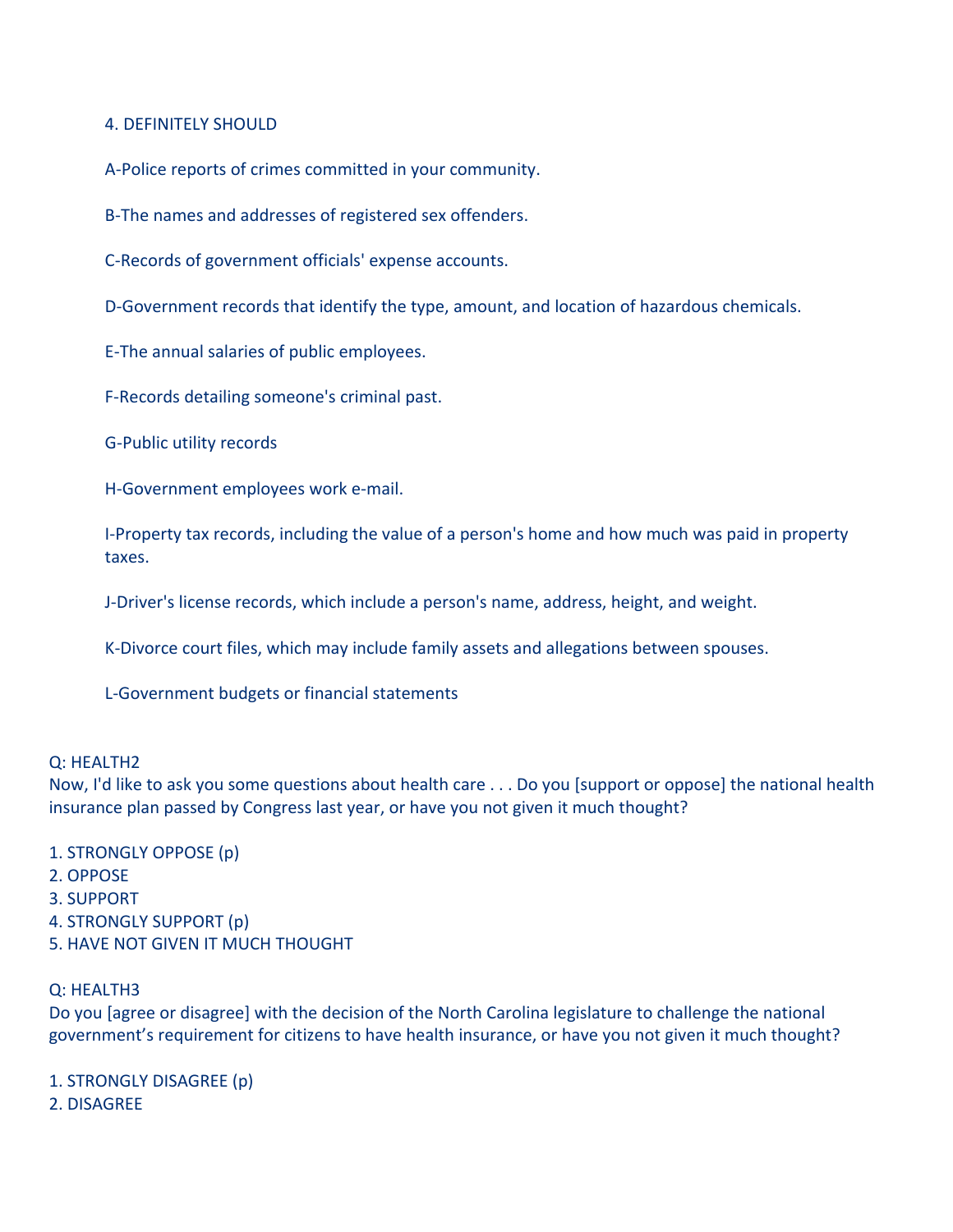3.
AGREE

4.
STRONGLY
AGREE
(p)

5.
HAVE
NOT
GIVEN
IT
MUCH
THOUGHT

### Q:
HEALTH31

Do
you
[STATEMENTS
ROTATED]

support the health care law as it is,

support repeal of the entire health care law,

support the repeal of only certain parts of the health care law,

support waiting to see how the new health care law works before deciding, or

have
you
not
given
it
much
thought?

1. SUPPORT REPEAL OF THE ENTIRE HEALTH CARE LAW

2. SUPPORT REPEAL OF ONLY CERTAIN PARTS OF THE HEALTH CARE LAW

3.
SUPPORT
WAITING
TO
SEE
HOW
THE
NEW
LAW
WORKS
BEFORE
DECIDING

4.
SUPPORT
THE
HEALTH
CARE
LAW
AS
IT
IS

5.
HAVEN'T
GIVEN
IT
MUCH
THOUGHT

### Q:
HEALTH32

Now I'm going to read a list of items that are part of the new health care reform law passed last year by Congress . . . As I read each one, please tell me whether you [agree or disagree] with it. . . .

- 1.
STRONGLY
DISAGREE
- 2.
DISAGREE
- 3.
AGREE
- 4.
STRONGLY
AGREE

A Providing a bonus to physicians who provide primary care services to people on Medicare

B Establishing a national, voluntary insurance program in which working adults can purchase insurance to help pay
for
long‐term
care
services
they
might
need
in
the
future

C Increasing the Medicare premiums for coverage of prescription drugs & doctor visits for people with higher incomes

D With the exception of small businesses, fining employers if they don't offer health insurance to their employees

E Expanding the existing Medicaid program to cover low-income, uninsured adults regardless of whether they have
children

F Providing financial help to low and moderate income Americans who don't get insurance through their jobs to
help
them
purchase
coverage

G Requiring nearly all Americans who do not have health insurance to pay a fine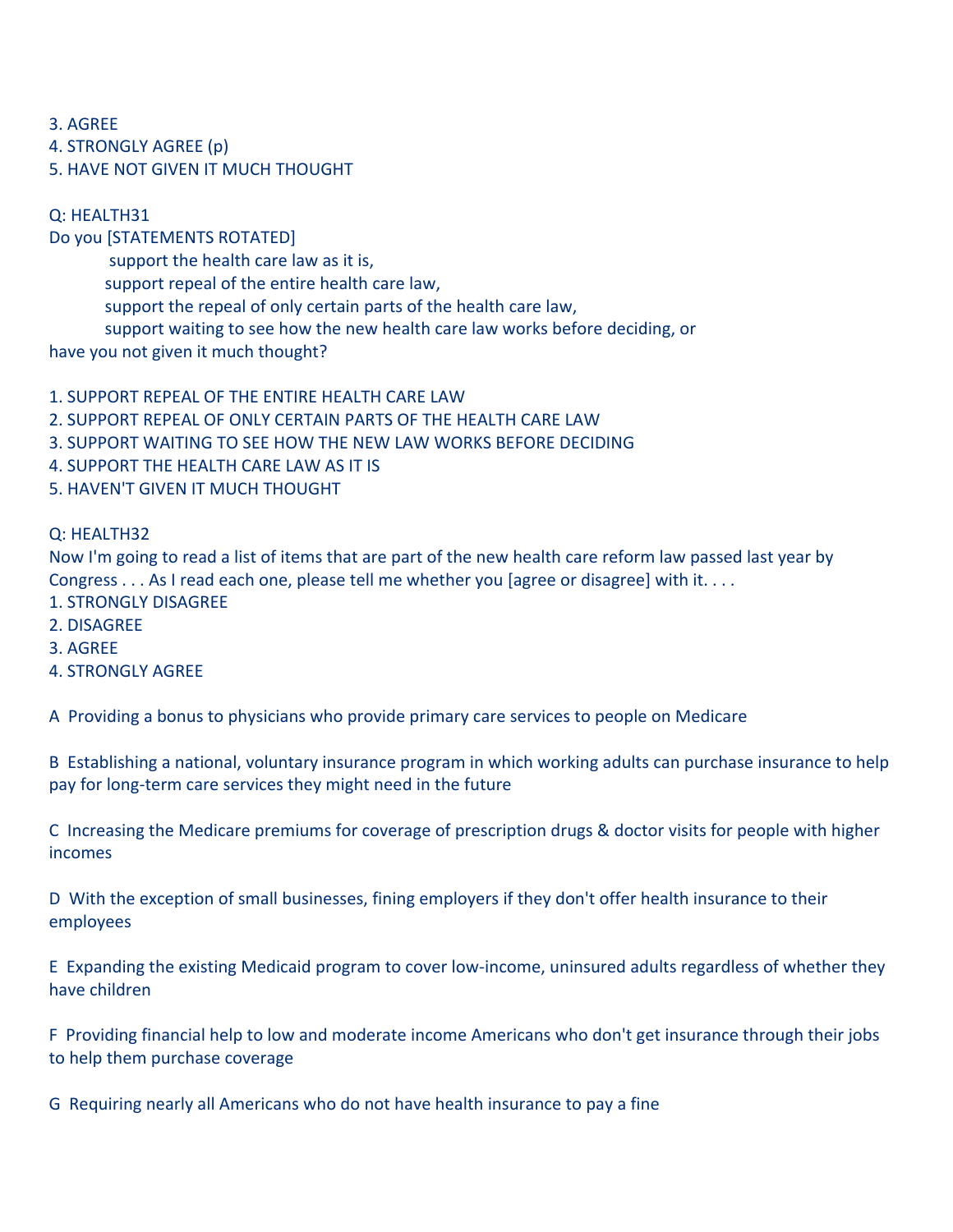### Q:
SAMESEX1

Now, switching topics, I'd like to ask you about same sex marriages. . . I'm going to read you three statements, and, after I read all three, I'd like for you to tell me which statement comes closest to your position on this issue
[STATEMENTS
ROTATED]

- (#1)
I
oppose
any
legal
recognition
for
same
sex
couples,
- (#2)
I
support
civil
unions
or
partnerships
for
same
sex
couples, but
not
full
marriage
rights,
or
- (#3)
I
support
full
marriage
rights
for
same
sex
couples.
- 1.
#1
OPPOSE
ANY
LEGAL
RECOGNITION
FOR
SAME
SEX
COUPLES
- 2. #2 SUPPORT CIVIL UNIONS OR PARTNERSHIPS FOR SAME SEX COUPLES, BUT NOT FULL RIGHTS
- 3.
#3
FULL
MARRIAGE
RIGHTS
FOR
SAME
SEX
COUPLES

Q:
SAMESEX2

Would you [support or oppose] an amendment to the North Carolina constitution that would prevent any same sex
marriages?

1.
STRONGLY
OPPOSE
(p)

- 2.
OPPOSE
- 3.
SUPPORT
- 4.
STRONGLY
SUPPORT
(p)

### Q:
SAMESEX3

As you may know, there is a state law that recognizes marriage to be by the consent of a male and female and makes it illegal for two individuals of the same sex to be married or have their marriage recognized by the state of North Carolina . . . Knowing that there is already a law that prevents same sex marriages in North Carolina, would you [support or oppose] an amendment to the North Carolina constitution that would prevent same sex marriages?

- 1.
STRONGLY
OPPOSE
(p)
- 2.
OPPOSE
- 3.
SUPPORT
- 4.
STRONGLY
SUPPORT
(p)

### Q:
CHARTER1

Changing topics, I'd like to ask you a few questions about charter schools in North Carolina... Just to make sure we are talking about the same thing, charter schools are Kindergarten to 12th grade schools that are independently owned and operated, but are government funded and must meet state testing requirements . . . With this in mind, do you [support or oppose] charter schools being able to operate in North Carolina?

- 1.
STRONGLY
OPPOSE
(p)
- 2.
OPPOSE
- 3.
SUPPORT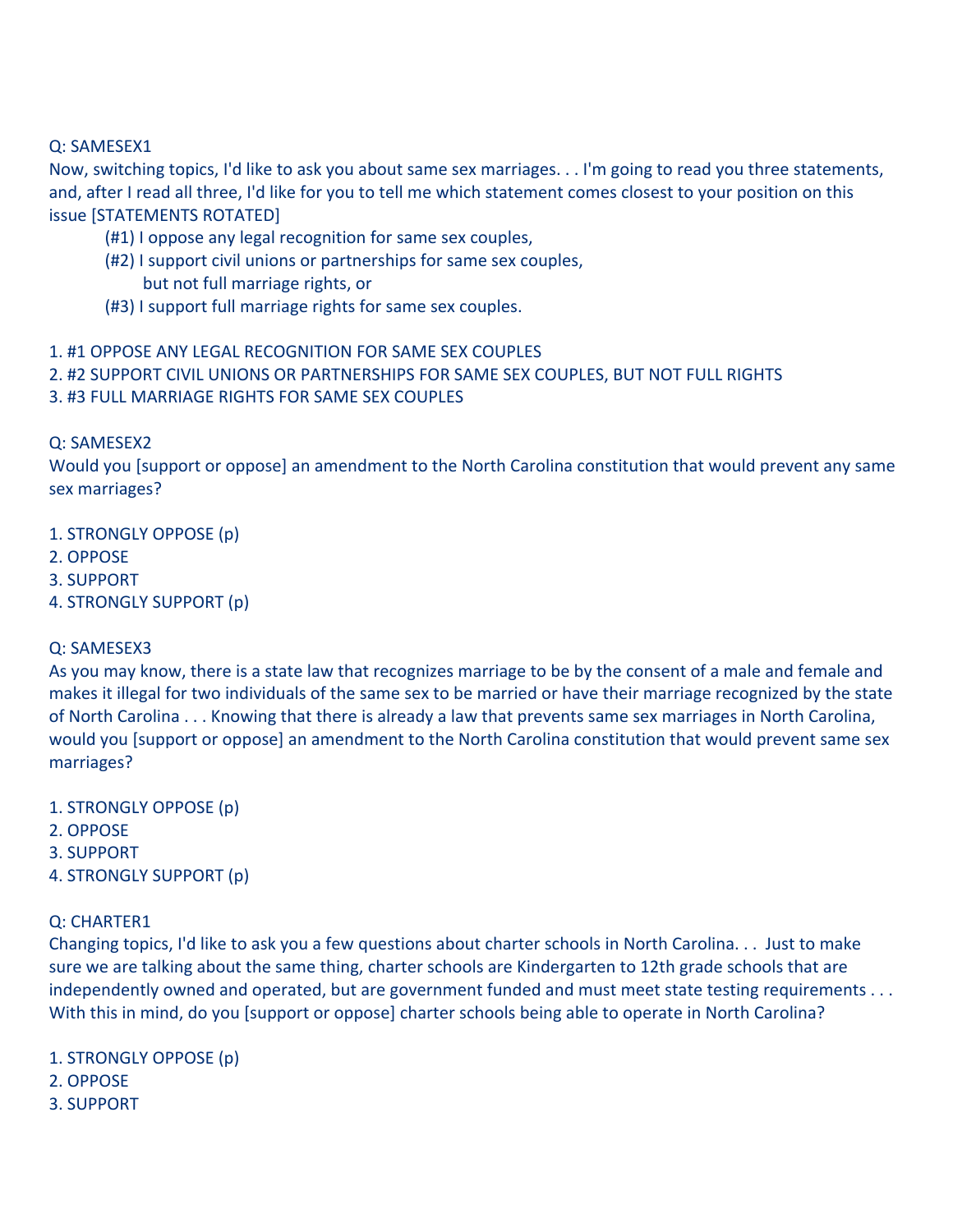### 4.
STRONGLY
SUPPORT
(p)

### Q:
CHARTER2

As you may be aware, there is currently a cap or limit on the number of charter schools permitted in the state. The limit on charter schools was originally put in place to keep the system from expanding too quickly and making sure these schools followed state requirements . . . some people now feel that charter schools should be available for more students throughout the state. In your opinion, should we [adjust, keep, or eliminate] the
current
cap?

- 1.
ELIMINATE
THE
CURRENT
CAP
- 2.
ADJUST
THE
CURRENT
CAP
- 3.
KEEP
THE
CURRENT
CAP
- 4.
NEITHER
(v)

DO
NOT
OFFER

#### Q:
CHARTER3

Now, I'm going to read you some statements about charter schools . . . for each one, I want you to tell me whether you [agree or disagree] with it...

- 1.
STRONGLY
DISAGREE
- 2.
DISAGREE
- 3.
AGREE
- 4.
STRONGLY
AGREE

A‐Charter
Schools
should
be
funded
by
Local
school
systems.

B‐Charter
schools
should
be governed
by
the
NC
Department of
Public
Instruction

C‐Charter
schools
should
be
governed
by
their
own
independent
statewide
commission.

D-Charter schools should receive public funds for school construction and renovations.

E‐Charter
Schools
should
have to
meet
state
testing
requirements

#### Q:
INCRREVU

Now, I'd like to ask you about the North Carolina state budget situation. . . As you may be aware, the state of North Carolina is facing a budget shortfall of around 3 billion dollars . . . about half of this shortfall is based on the expiration of some taxes, while the other half is based on stimulus funds not being available any more... .So,
with
this
3
billion
dollar
budget
shortfall
in
mind,
I'd
like
to
ask
you
some
questions
about
taking
care of it . . . to take care of this budget shortfall, would you [support or oppose] creating new taxes to increase revenues?

- 1.
STRONGLY
OPPOSE
(p)
- 2.
OPPOSE
- 3.
SUPPORT
- 4.
STRONGLY
SUPPORT
(p)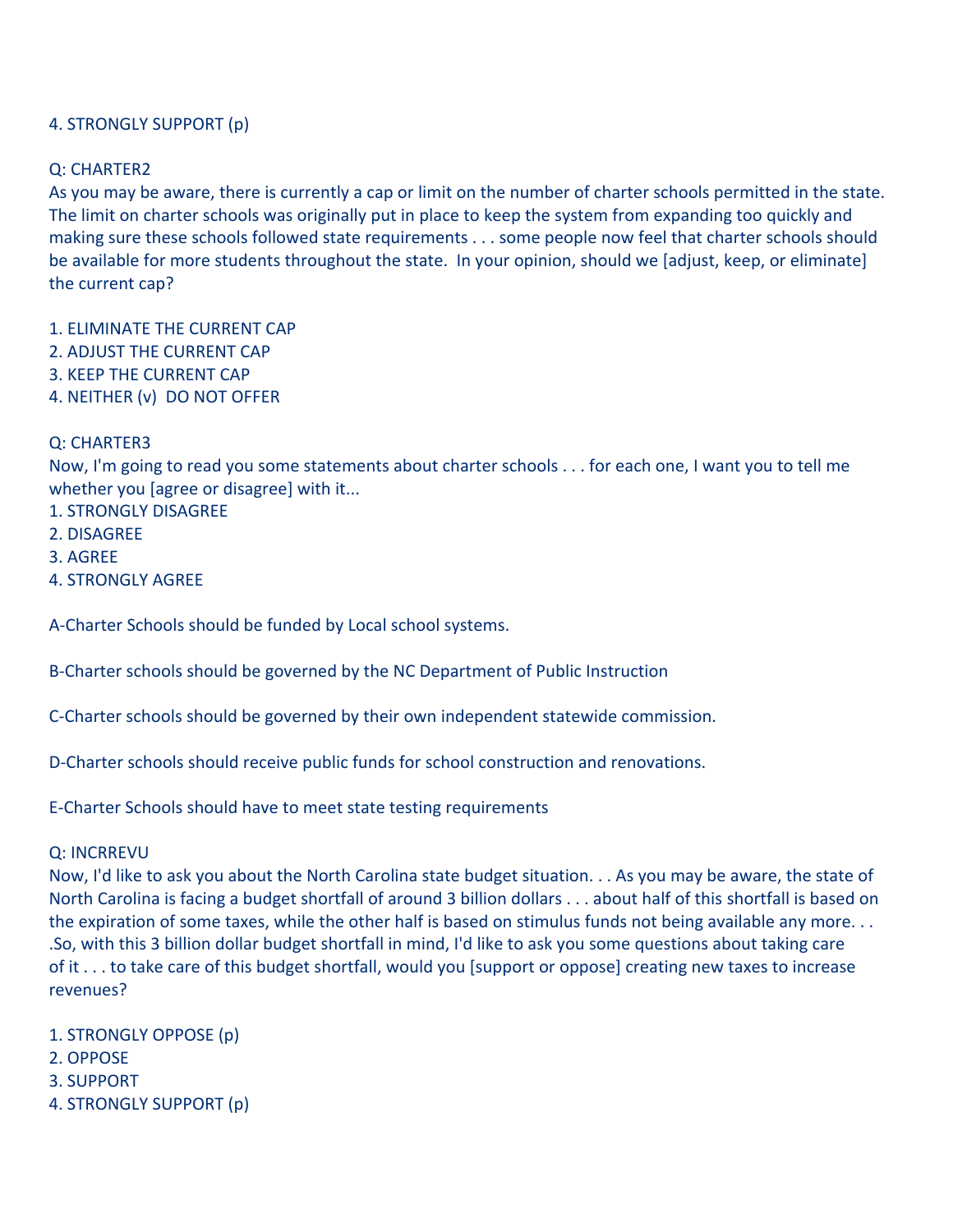### Q:
EXTNDSLTX

To take care of this budget shortfall, would you [support or oppose] making the temporary one percent increase
in
the
sales
tax
permanent?

- 1.
STRONGLY
OPPOSE
(p)
- 2.
OPPOSE
- 3.
SUPPORT
- 4.
STRONGLY
SUPPORT
(p)

### Q:
EXTNDINCTX1

To take care of this budget shortfall, would you [support or oppose] making the temporary 2 percent tax surcharges
permanent
for
individuals
making
more
than
\$60,000
dollars
and
couples
making
more
than \$100,000 dollars a year?

- 1.
STRONGLY
OPPOSE
(p)
- 2.
OPPOSE
- 3.
SUPPORT
- 4.
STRONGLY
SUPPORT
(p)

### Q:
EXTNDINCTX2

To take care of this budget shortfall, would you [support or oppose] making the temporary 3 percent tax surcharges permanent for individuals making more than \$150,000 dollars and couples making more than \$250,000
dollars
a
year?

- 1.
STRONGLY
OPPOSE
(p)
- 2.
OPPOSE
- 3.
SUPPORT
- 4.
STRONGLY
SUPPORT
(p)
- 8.
DON'T
KNOW
(v)
DO
NOT
OFFER
- 9.
REFUSED
(v)
DO
NOT
OFFER

Q:
REDUCEQL

To take care of this budget shortfall, would you[support or oppose]reducing funding for all state programs equally?

- 1.
STRONGLY
OPPOSE
(p)
- 2.
OPPOSE
- 3.
SUPPORT
- 4.
STRONGLY
SUPPORT
(p)

### Q:
CUTSTJOB

To
take
care
of
this
budget
shortfall,
would
you
[support
or
oppose]
eliminating
jobs
for
current
state employees?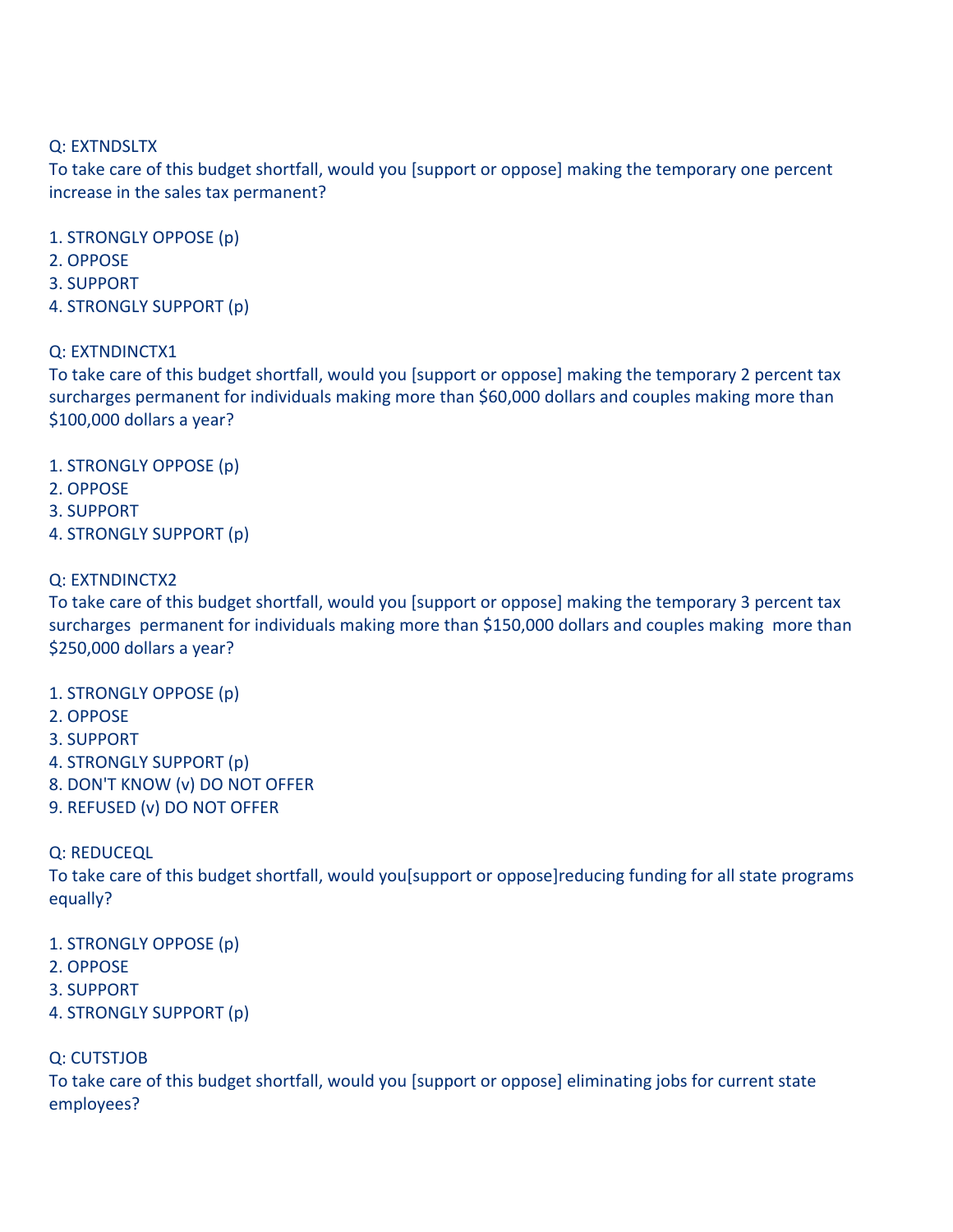- 1.
STRONGLY
OPPOSE
(p)
- 2.
OPPOSE
- 3.
SUPPORT
- 4.
STRONGLY
SUPPORT
(p)

Q:
INCSLSTX

To take care of this budget shortfall, would you[support or oppose] increasing the state sales tax by one cent?

1.
STRONGLY
OPPOSE
(p)

- 2.
OPPOSE
- 3.
SUPPORT
- 4.
STRONGLY
SUPPORT
(p)

# Q:
VOTERID1A

As you may know, the state legislature is considering a law requiring voters to show some sort of government approved photo identification before they are allowed to vote . . . do you [support or oppose] such a law?

1.
STRONGLY
OPPOSE
(p)

- 2.
OPPOSE
- 3.
SUPPORT
- 4.
STRONGLY
SUPPORT
(p)

### Q:
VOTERID2A

In your opinion, would a photo identification requirement [decrease, increase, or have no effect on] your ability to
vote in
North
Carolina?

- 1.
DECREASE
- 2.
NO
EFFECT
- 3.
INCREASE

# Q:
ABORT01

As you may know, more than thirty five years ago, the courts established that women have a constitutional right to obtain legal abortions in this country. Thinking about abortion, would you describe yourself as being more [pro-life, pro-choice,] or are you not sure?

- 1.
PRO‐LIFE
- 2.
PRO‐CHOICE
- 3.
NOT
SURE

# Q:
ABORT02

Now, thinking more generally, do you think state laws in North Carolina should make access to an abortion [more
difficult
or
less
difficult]?